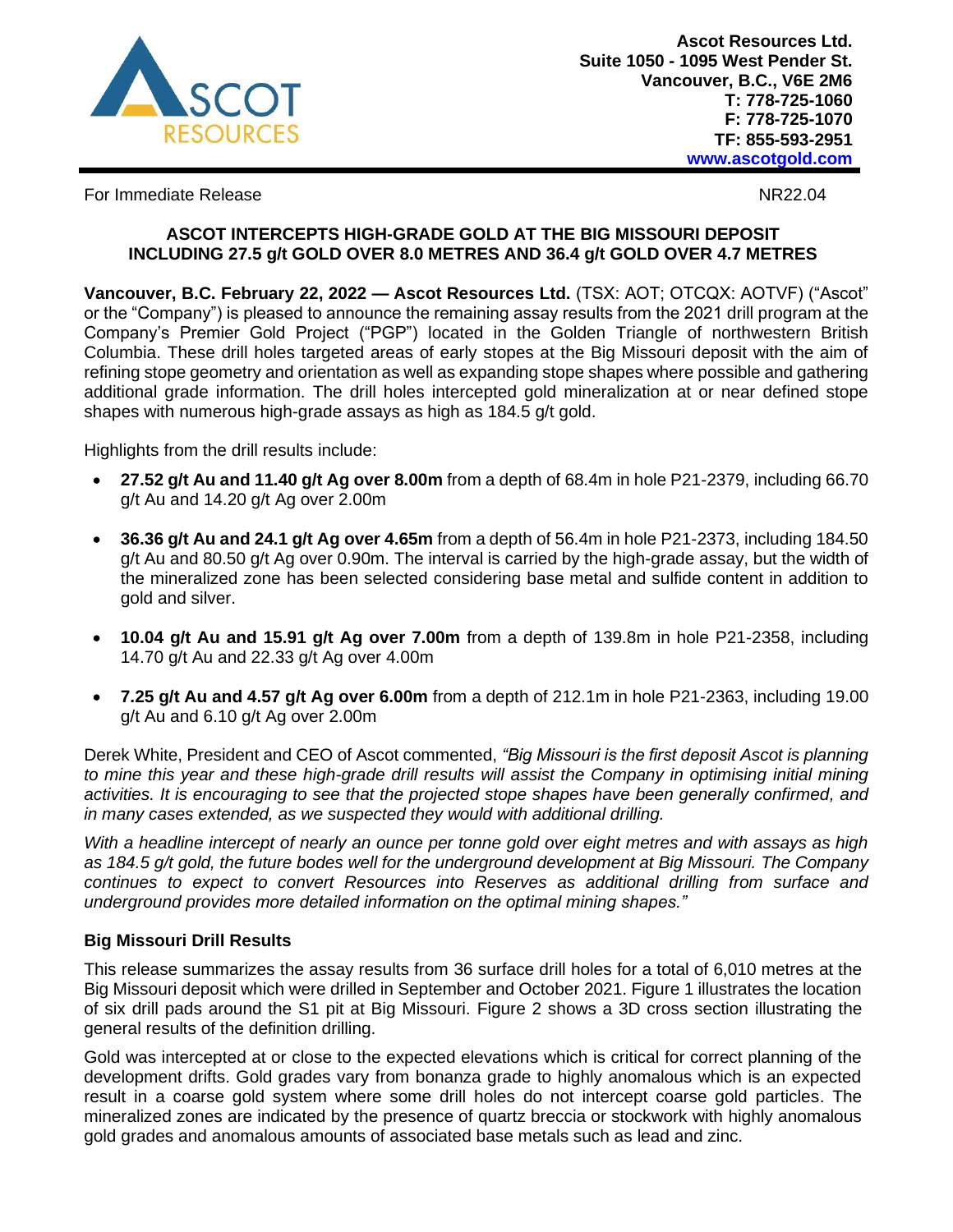These new drill holes tighten the drill spacing in these areas and provide additional pierce points from which to refine the stope shapes. The orientation and exact geometry of the stopes will be modified in some areas as new wire frames and block models are being generated to fine tune the mine plan for the start of production.

## **Upcoming Conference Participation**

Ascot will be participating in two precious metals investor conferences next week, with the following details:

- Sunday, February 27<sup>th</sup> Stansberry Research Annual Gold Stock Analyst Investor Day in Fort Lauderdale, Florida. President & CEO Derek White will be presenting alongside twelve other precious metals companies. Ascot's presentation will start at 9:55am ET on Sunday, February 27<sup>th</sup>.
- **•** Sunday, February 27<sup>th</sup> to Wednesday, March 2<sup>nd</sup> **BMO 31<sup>st</sup> Global Metals & Mining Conference** in Hollywood, Florida. Ascot will be available for one-on-one meetings with investors throughout the conference, and Derek White will be presenting at 9:15am ET on Wednesday, March 2<sup>nd</sup>. A presentation webcast link will be made available on Ascot's website.

**Figure 1 –** Overhead view of Big Missouri illustrating the location of six drill pads and all drill holes presented in this news release. The approximate location for the cross section in Figure 2 is shown.

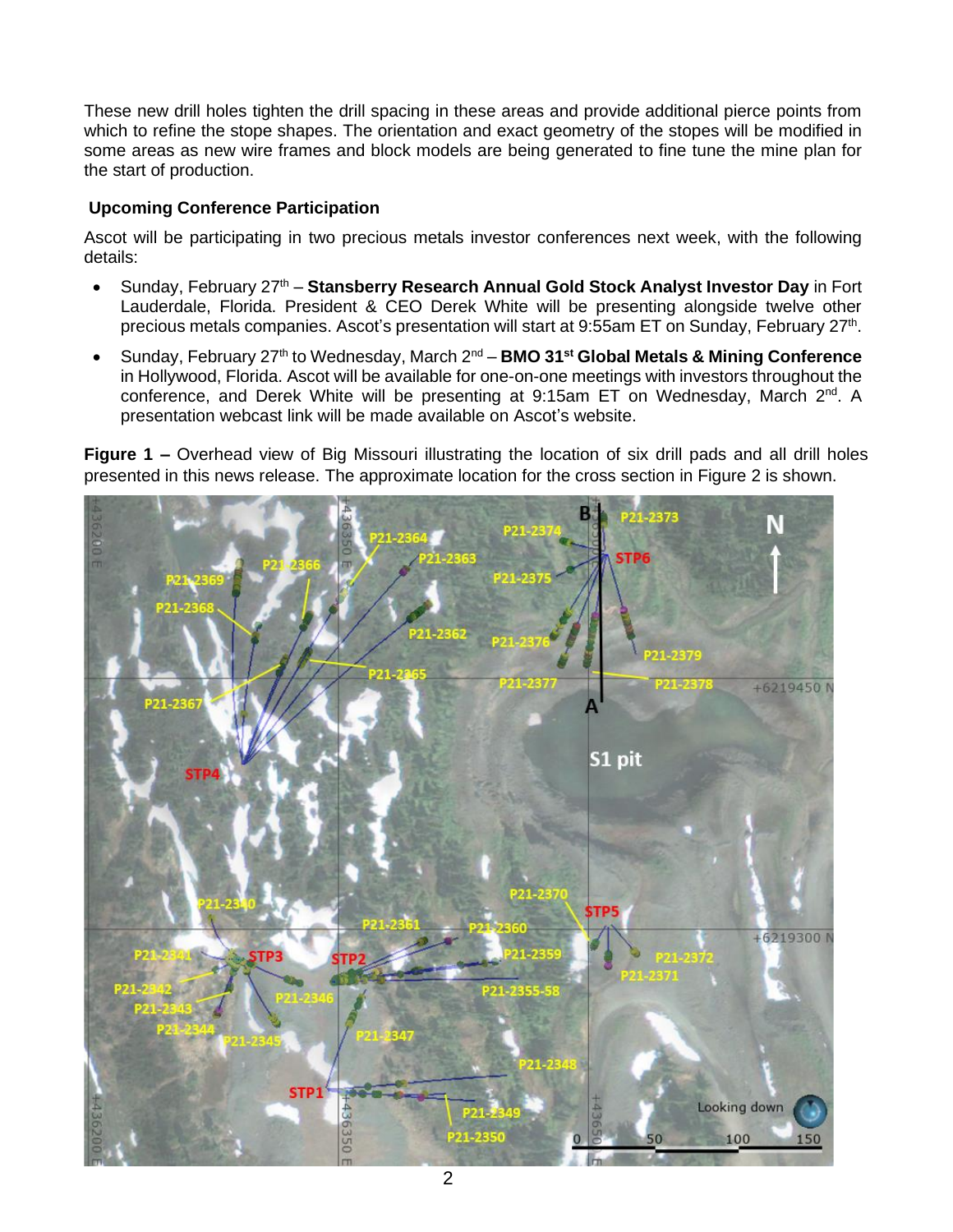**Figure 2 –** West looking seventy-meter-wide 3D section of drill holes from drill pad STP6 (see Figure 1) with planned stopes shown in red. Previous drill holes are shown faintly and without the intervals grading below 1.0 g/t Au for better visualization.



|  |  | <b>Table 1 - Big Missouri drill results</b> |  |  |
|--|--|---------------------------------------------|--|--|
|--|--|---------------------------------------------|--|--|

| Hole #   | <b>Azimuth</b><br>/dip | <b>From</b><br>(m) | To<br>(m) | <b>Width</b><br>(m) | Au<br>(g/t) | Ag<br>(g/t) |
|----------|------------------------|--------------------|-----------|---------------------|-------------|-------------|
| P21-2379 | 170/-50                | 54.50              | 76.35     | 21.85               | 11.32       | 8.5         |
| incl.    |                        | 68.35              | 76.35     | 8.00                | 27.52       | 11.4        |
| incl.    |                        | 68.35              | 69.35     | 1.00                | 69.60       | 40.1        |
| incl.    |                        | 74.35              | 76.35     | 2.00                | 66.70       | 14.2        |
| P21-2378 | 190/-45                | 52.50              | 58.74     | 6.24                | 3.72        | 11.3        |
| incl.    |                        | 52.50              | 53.60     | 1.10                | 15.65       | 27.3        |
| and      |                        | 66.44              | 72.94     | 6.50                | 3.04        | 6.4         |
| incl.    |                        | 67.94              | 68.94     | 1.00                | 14.85       | 8.9         |
| and      |                        | 81.92              | 82.92     | 1.00                | 3.92        | 5.9         |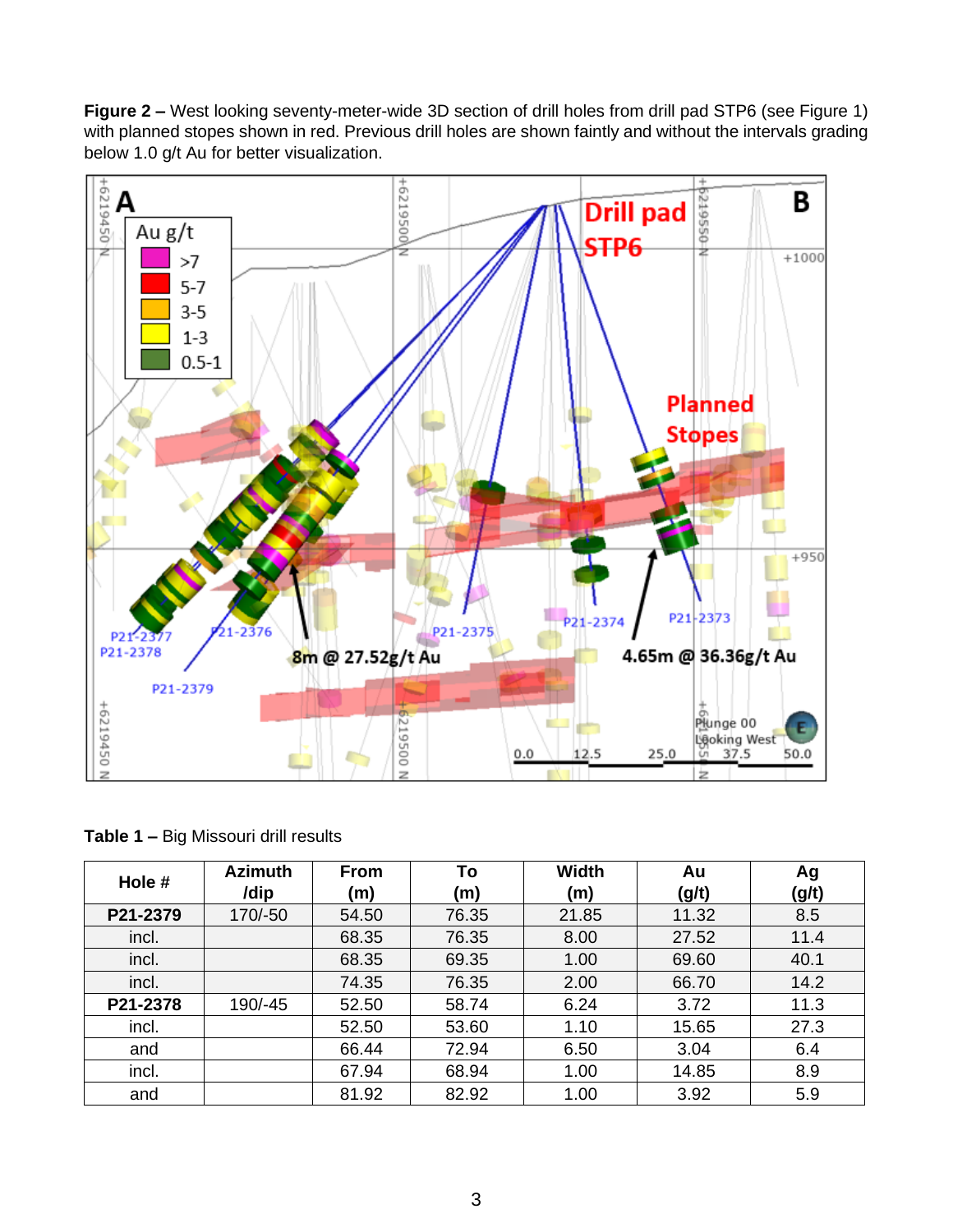| and      |           | 84.92  | 88.92  | 4.00  | 5.19   | 8.6  |
|----------|-----------|--------|--------|-------|--------|------|
| and      |           | 93.87  | 94.87  | 1.00  | 2.93   | 4.4  |
| P21-2377 | $200/-45$ | 63.29  | 64.29  | 1.00  | 5.48   | 8.4  |
| and      |           | 71.94  | 81.56  | 9.62  | 3.25   | 12.9 |
| incl.    |           | 71.94  | 74.12  | 2.18  | 9.74   | 39.0 |
| and      |           | 89.44  | 91.44  | 2.00  | 2.07   | 11.6 |
| and      |           | 97.44  | 99.44  | 2.00  | 1.84   | 12.7 |
| P21-2376 | $210/-50$ | 59.90  | 63.50  | 3.60  | 1.18   | 3.3  |
| and      |           | 76.65  | 77.65  | 1.00  | 1.01   | 14.9 |
| and      |           | 83.65  | 90.53  | 6.88  | 0.99   | 3.0  |
| P21-2375 | 245/-65   | 51.95  | 53.90  | 1.95  | 0.63   | 6.0  |
| P21-2374 | 295/-68   | 54.90  | 55.90  | 1.00  | 1.32   | 22.9 |
| P21-2373 | 350/-70   | 43.75  | 48.20  | 4.45  | 1.77   | 21.1 |
| and      |           | 56.40  | 61.05  | 4.65  | 36.36  | 24.1 |
| incl.    |           | 57.30  | 58.20  | 0.90  | 184.50 | 80.5 |
| P21-2372 | 140/-60   | 38.31  | 43.31  | 5.00  | 1.82   | 10.7 |
| P21-2371 | 180/-60   | 35.31  | 36.95  | 1.64  | 1.37   | 3.2  |
| and      |           | 43.76  | 44.76  | 1.00  | 7.49   | 6.3  |
| P21-2370 | 210/-70   | 37.70  | 39.76  | 2.06  | 1.90   | 5.7  |
| P21-2369 | 350/-62   | 200.20 | 204.50 | 4.30  | 1.84   | 3.0  |
| and      |           | 218.40 | 222.40 | 4.00  | 4.51   | 17.3 |
| P21-2368 | $0/-67$   | 74.70  | 75.80  | 1.10  | 2.18   | 3.5  |
| and      |           | 184.00 | 184.85 | 0.85  | 1.08   | 1.4  |
| P21-2367 | $15/-75$  | 197.45 | 202.45 | 5.00  | 1.95   | 10.1 |
| and      |           | 209.45 | 211.45 | 2.00  | 1.03   | 7.5  |
| P21-2366 | $23/-63$  | 180.76 | 181.76 | 1.00  | 2.98   | 14.2 |
| and      |           | 196.20 | 197.80 | 1.60  | 3.42   | 1.8  |
| P21-2365 | $28/-70$  | 183.30 | 206.30 | 23.00 | 1.86   | 7.2  |
| incl.    |           | 203.30 | 206.30 | 3.00  | 3.99   | 13.6 |
| P21-2364 | $28/-58$  | 192.00 | 194.00 | 2.00  | 4.81   | 5.3  |
| and      |           | 208.60 | 212.60 | 4.00  | 1.04   | 5.6  |
| P21-2363 | $35/-45$  | 212.10 | 218.10 | 6.00  | 7.25   | 4.6  |
| incl.    |           | 212.10 | 214.10 | 2.00  | 19.00  | 6.1  |
| P21-2362 | $45/-47$  | 201.25 | 202.55 | 1.30  | 2.43   | 20.4 |
| and      |           | 207.65 | 208.30 | 0.65  | 1.47   | 15.4 |
| and      |           | 217.30 | 219.30 | 2.00  | 4.79   | 1.5  |
| and      |           | 221.30 | 222.70 | 1.40  | 2.31   | 12.7 |
| P21-2361 | $60/-70$  | 6.18   | 8.18   | 2.00  | 1.96   | 3.1  |
| and      |           | 11.52  | 20.37  | 8.85  | 1.11   | 3.9  |
| and      |           | 154.53 | 163.68 | 9.15  | 1.51   | 8.5  |
| incl.    |           | 157.58 | 158.58 | 1.00  | 5.67   | 24.1 |
| P21-2360 | $65/-63$  | 13.67  | 14.67  | 1.00  | 1.03   | 3.5  |
| and      |           | 18.96  | 20.06  | 1.10  | 5.96   | 15.5 |
| and      |           | 154.90 | 157.27 | 2.37  | 4.07   | 11.4 |
| P21-2359 | $75/-50$  | 3.40   | 9.53   | 6.13  | 1.02   | 8.1  |
| and      |           | 19.60  | 20.97  | 1.37  | 1.57   | 8.7  |
| and      |           | 26.97  | 28.97  | 2.00  | 1.13   | 2.8  |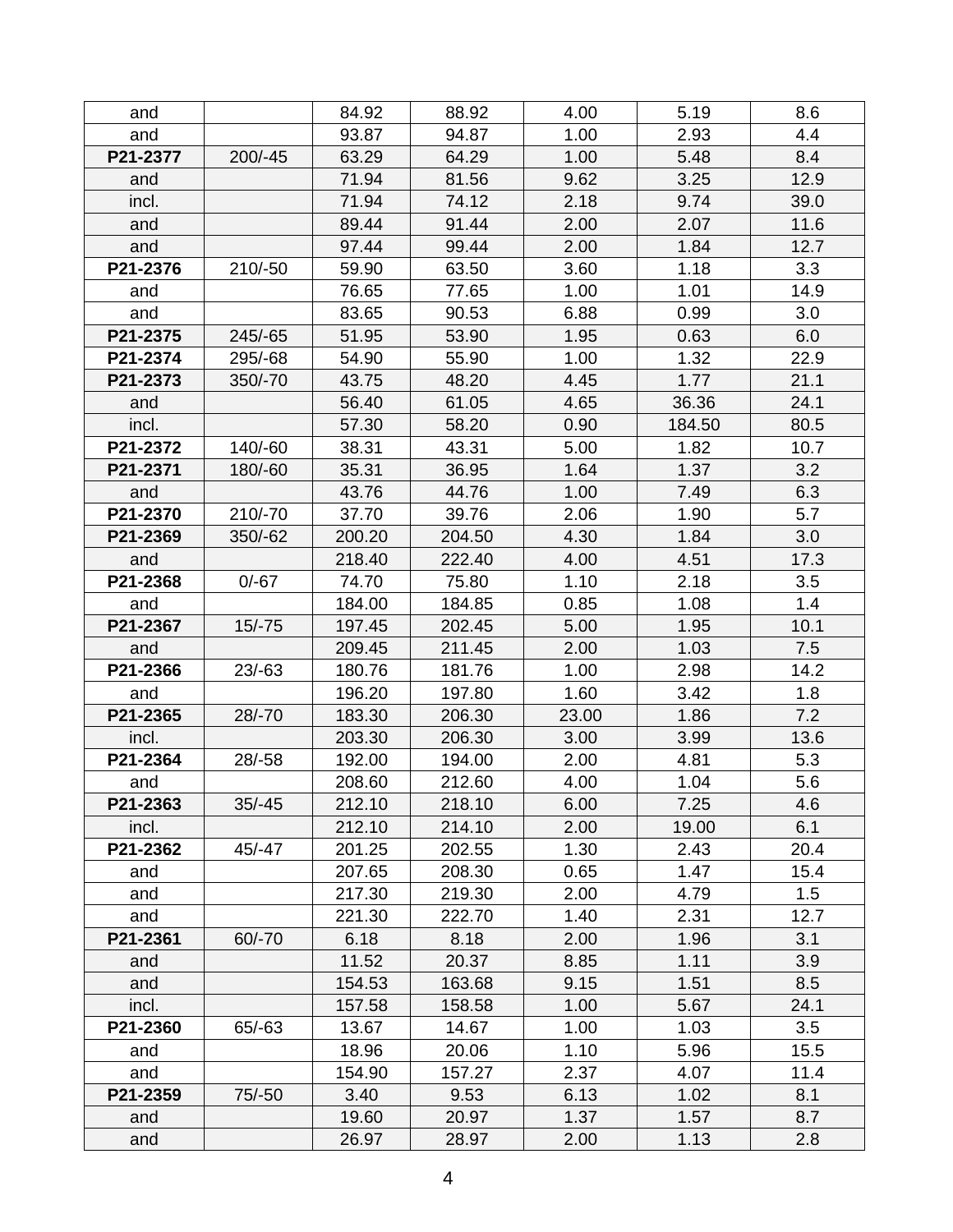| and      |          | 42.25  | 43.35  | 1.10  | 1.23  | 25.2  |
|----------|----------|--------|--------|-------|-------|-------|
| and      |          | 44.12  | 45.23  | 1.11  | 1.58  | 80.3  |
| P21-2358 | $85/-80$ | 4.93   | 6.93   | 2.00  | 6.86  | 8.4   |
| and      |          | 17.93  | 19.93  | 2.00  | 1.69  | 6.8   |
| and      |          | 139.09 | 150.83 | 11.74 | 6.83  | 15.4  |
| incl.    |          | 139.83 | 143.83 | 4.00  | 14.70 | 22.3  |
| P21-2357 | $85/-70$ | 17.17  | 19.10  | 1.93  | 5.27  | 16.7  |
| and      |          | 148.28 | 158.49 | 10.21 | 2.23  | 6.0   |
| P21-2356 | $85/-60$ | 5.54   | 9.23   | 3.69  | 1.43  | 3.1   |
| and      |          | 16.97  | 17.97  | 1.00  | 1.23  | 7.9   |
| and      |          | 155.53 | 159.53 | 4.00  | 0.50  | 6.2   |
| P21-2355 | $85/-54$ | 4.70   | 6.70   | 2.00  | 1.88  | 4.3   |
| and      |          | 10.70  | 15.63  | 4.93  | 1.23  | 4.1   |
| and      |          | 21.24  | 23.24  | 2.00  | 2.54  | 5.2   |
| and      |          | 38.98  | 40.98  | 2.00  | 1.19  | 10.4  |
| and      |          | 159.62 | 160.32 | 0.70  | 1.86  | 1.2   |
| P21-2350 | $92/-71$ | 66.34  | 68.34  | 2.00  | 2.76  | 21.0  |
| and      |          | 136.00 | 137.00 | 1.00  | 5.09  | 5.1   |
| and      |          | 180.75 | 182.75 | 2.00  | 1.10  | 1.8   |
| P21-2349 | $85/-66$ | 132.80 | 134.52 | 1.72  | 16.40 | 18.3  |
| P21-2348 | $75/-61$ | 98.62  | 99.62  | 1.00  | 2.42  | 4.9   |
| P21-2347 | $15/-74$ | 137.28 | 138.33 | 1.05  | 1.17  | 3.5   |
| and      |          | 141.29 | 142.34 | 1.05  | 1.31  | 98.1  |
| and      |          | 148.44 | 149.44 | 1.00  | 1.62  | 33.6  |
| and      |          | 151.49 | 152.58 | 1.09  | 4.62  | 5.2   |
| and      |          | 160.63 | 161.63 | 1.00  | 1.37  | 2.9   |
| and      |          | 190.16 | 191.11 | 0.95  | 1.28  | 2.1   |
| and      |          | 192.11 | 193.11 | 1.00  | 1.75  | 2.7   |
| and      |          | 194.90 | 196.23 | 1.33  | 1.24  | 5.3   |
| P21-2346 | 125/-80  | 27.49  | 29.50  | 2.01  | 1.72  | 1.8   |
| and      |          | 35.50  | 37.50  | 2.00  | 2.11  | 1.8   |
| and      |          | 165.50 | 171.00 | 5.50  | 2.31  | 4.6   |
| P21-2345 | 160/-75  | 4.00   | 6.00   | 2.00  | 1.93  | 211.0 |
| and      |          | 23.50  | 25.00  | 1.50  | 1.13  | 3.3   |
| and      |          | 158.25 | 159.75 | 1.50  | 1.52  | 4.7   |
| and      |          | 164.47 | 167.00 | 2.53  | 1.55  | 3.7   |
| and      |          | 177.00 | 178.00 | 1.00  | 1.19  | 1.7   |
| P21-2344 | 200/-82  | 175.72 | 177.00 | 1.28  | 1.01  | 2.8   |
| P21-2343 | 200/-78  | 13.00  | 14.33  | 1.33  | 1.32  | 2.3   |
| and      |          | 22.00  | 25.00  | 3.00  | 1.54  | 7.0   |
| and      |          | 180.21 | 190.00 | 9.79  | 4.82  | 7.6   |
| incl.    |          | 188.00 | 189.00 | 1.00  | 15.55 | 24.4  |
| and      |          | 198.50 | 206.35 | 7.85  | 1.10  | 3.5   |
| P21-2342 | 250/-83  | 22.85  | 24.50  | 1.65  | 1.33  | 3.7   |
| and      |          | 176.00 | 177.68 | 1.68  | 1.04  | 9.2   |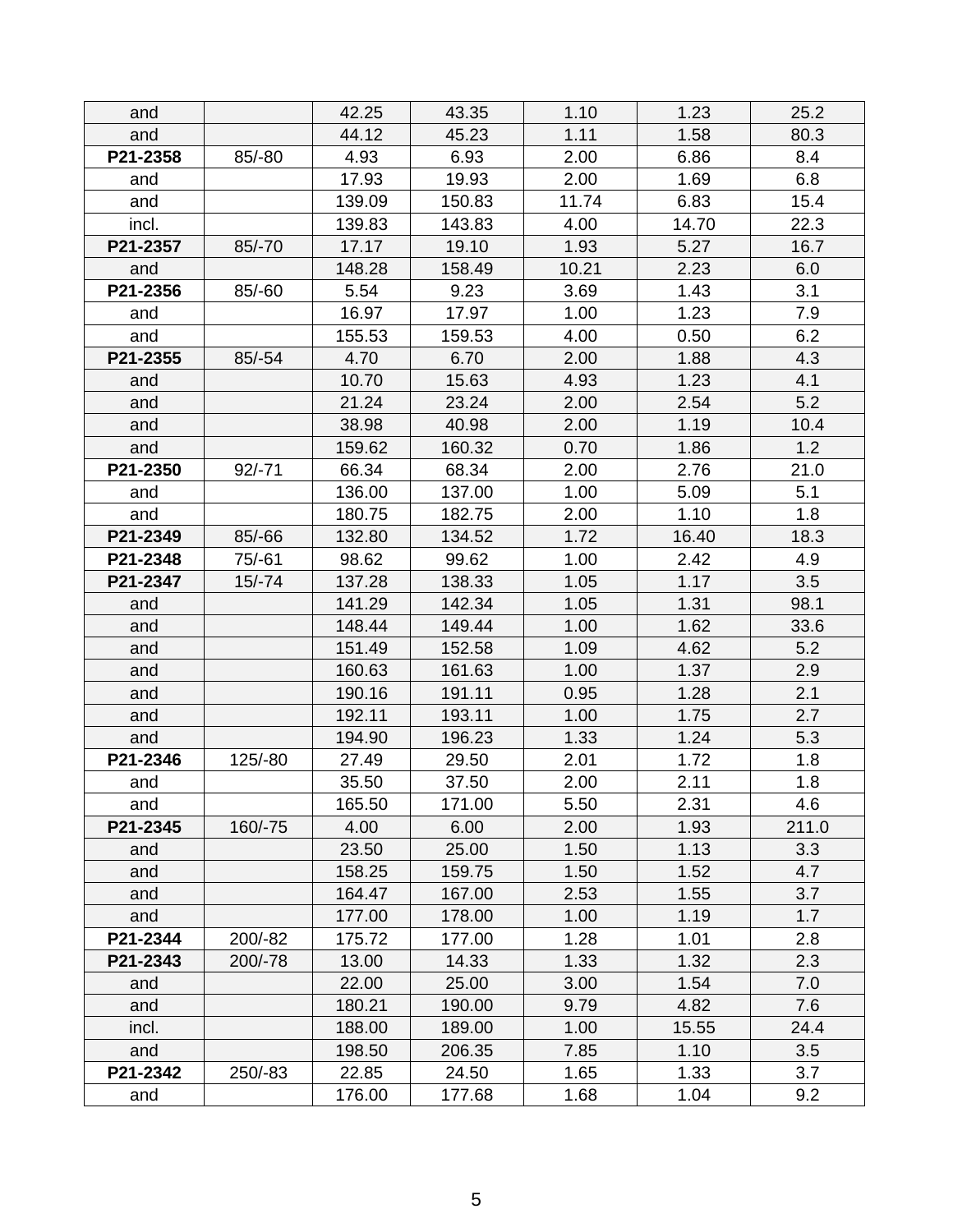| P21-2341 | 276/-82 | 32.00  | 34.00  | 2.00 | 3.03 | 7.6 |
|----------|---------|--------|--------|------|------|-----|
| P21-2340 | 295/-82 | 22.15  | 24.00  | 1.85 | 1.39 | 8.2 |
| and      |         | 188.00 | 190.00 | 2.00 | .20  | 4.4 |

Note: Drill holes were aimed roughly perpendicular to the zone of mineralization. True width for individual intervals is estimated to range from 70-95% of the reported intervals.

| <b>Table 2 – Drill pad locations</b> |  |
|--------------------------------------|--|
|--------------------------------------|--|

| Pad#             | UTM <sub>N</sub> | UTM E  | <b>Elevation (masl)</b> | Hole no.             |
|------------------|------------------|--------|-------------------------|----------------------|
| STP <sub>1</sub> | 6219205          | 436343 | 1064                    | P21-2347 to P21-2350 |
| STP <sub>2</sub> | 6219269          | 436348 | 1072                    | P21-2355 to P21-2361 |
| STP3             | 6219282          | 435293 | 1076                    | P21-2340 to P21-2346 |
| STP4             | 6219398          | 435292 | 1083                    | P21-2362 to P21-2369 |
| STP <sub>5</sub> | 6219302          | 436514 | 988                     | P21-2370 to P21-2372 |
| STP <sub>6</sub> | 6219525          | 436510 | 1007                    | P21-2373 to P21-2379 |

### **Qualified Person**

Lawrence Tsang, P.Geo., the Company's Senior Geologist provides the field management for the PGP exploration program. John Kiernan, P.Eng., Chief Operating Officer of the Company is the Company's Qualified Person (QP) as defined by National Instrument 43-101 and has reviewed and approved the technical contents of this news release.

#### **Quality Assurance/Quality Control**

Analytical work is being carried out by ALS Canada Ltd. ("ALS"). Ascot's quality-assurance and qualitycontrol program includes the use of analytical blanks to monitor for cross contamination, certified reference material standards to assess analytical accuracy, and duplicate samples to quantify sampling precision. This is in addition to the internal quality assurance program employed by ALS.

Samples are dried and weighed by ALS. They are then crushed to 75% passing 2mm, with 250g split and pulverized to 85% passing 75µm. Samples are processed at the ALS preparation lab in Terrace and sent to ALS in North Vancouver for analysis. There, all samples are dissolved using four acid digestion with an ICP-AES finish and fire assay with AA finish for gold. Samples over 100ppm silver are digested with aqua regia and then volumetrically diluted before an ICP-AES or AA finish (up to 1,500ppm). Samples over 1,500ppm silver are fire assayed with a gravimetric finish. Samples over 10ppm gold are fire assayed with a gravimetric finish. Identified or suspected metallic gold or silver are subjected to "metallics" assays. Sampling and storage is located at the Company's secure facility in Stewart.

#### **On behalf of the Board of Directors of Ascot Resources Ltd.**

*"Derek C. White"* President & CEO

**For further information contact:** David Stewart, P.Eng.

VP, Corporate Development & Shareholder Communications [dstewart@ascotgold.com](mailto:dstewart@ascotgold.com) 778-725-1060 ext. 1024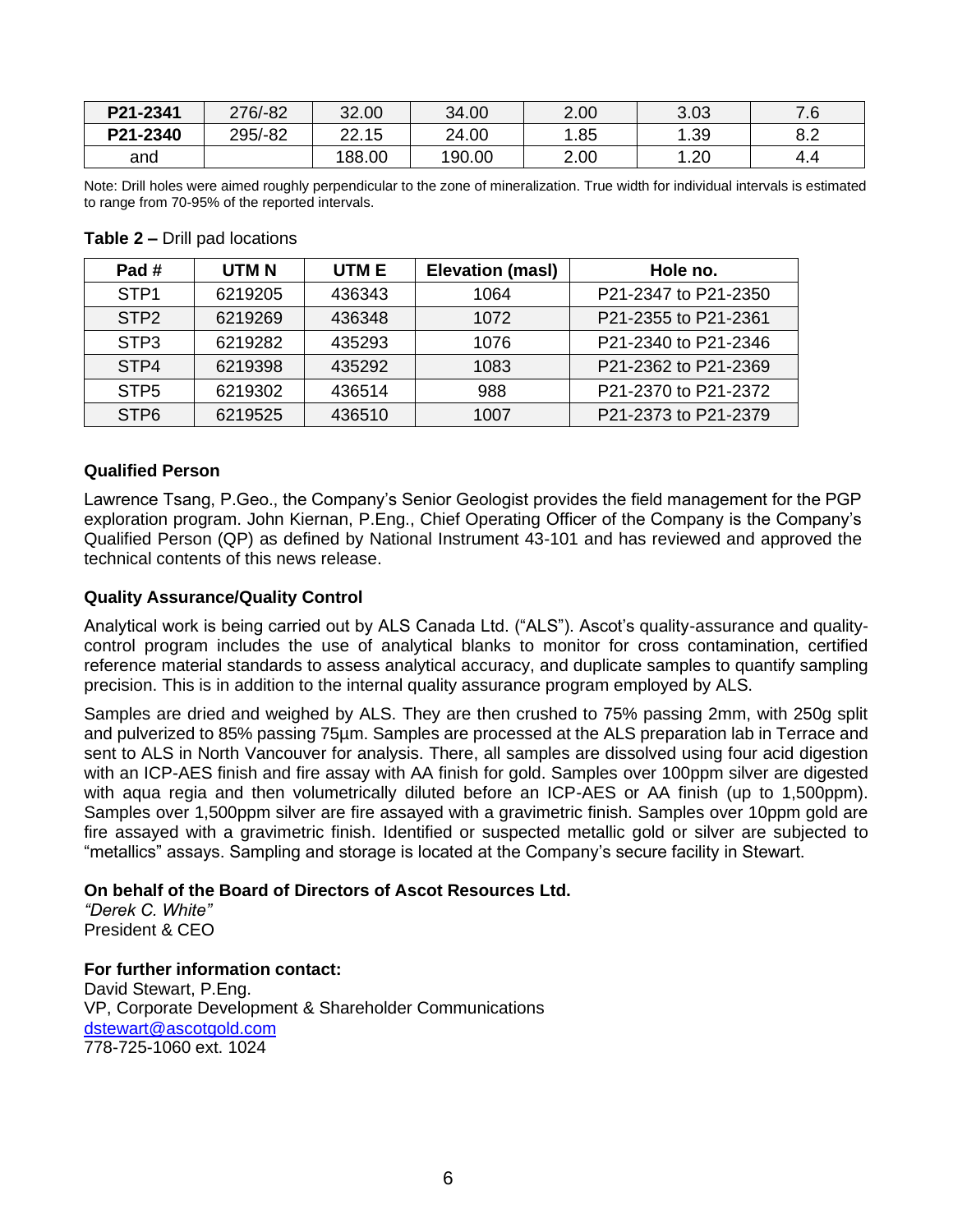#### **About Ascot Resources Ltd.**

Ascot is a Canadian-based junior exploration and development company focused on re-starting the pastproducing Premier gold mine, located in British Columbia's prolific Golden Triangle. Ascot shares trade on the TSX under the ticker AOT. Concurrent with progressing the development of Premier, the Company continues to successfully explore its properties for additional high-grade underground resources. Ascot is committed to the safe and responsible development of Premier in collaboration with Nisga'a Nation as outlined in the Benefits Agreement.

For more information about the Company, please refer to the Company's profile on SEDAR at [www.sedar.com](http://www.sedar.com/) or visit the Company's web site at [www.ascotgold.com,](http://www.ascotgold.com/) or for a virtual tour visit [www.vrify.com](http://www.vrify.com/) under Ascot Resources.

The TSX has not reviewed and does not accept responsibility for the adequacy or accuracy of this release.

## **Cautionary Statement Regarding Forward-Looking Information**

All statements and other information contained in this press release about anticipated future events may constitute forward-looking information under Canadian securities laws ("forward-looking statements"). Forward-looking statements are often, but not always, identified by the use of words such as "seek", "anticipate", "believe", "plan", "estimate", "expect" and "intend" and statements that an event or result "may", "will", "should", "could" or "might" occur or be achieved and other similar expressions. All statements, other than statements of historical fact, included herein are forward-looking statements, including statements in respect of the terms, timing and closing of the Offering and other transactions contemplated herein and the use of proceeds. These statements involve known and unknown risks, uncertainties and other factors that may cause actual results or events to differ materially from those anticipated in such forward-looking statements, including risks associated with the business of Ascot; risks related to exploration and potential development of Ascot's projects; business and economic conditions in the mining industry generally; fluctuations in commodity prices and currency exchange rates; uncertainties relating to interpretation of drill results and the geology, continuity and grade of mineral deposits; the need for cooperation of government agencies and indigenous groups in the exploration and development of properties and the issuance of required permits; the need to obtain additional financing to develop properties and uncertainty as to the availability and terms of future financing; the possibility of delay in exploration or development programs and uncertainty of meeting anticipated program milestones; uncertainty as to timely availability of permits and other governmental approvals; risks associated with COVID-19 including adverse impacts on the world economy, construction timing and the availability of personnel; and other risk factors as detailed from time to time in Ascot's filings with Canadian securities regulators, available on Ascot's profile on SEDAR at www.sedar.com including the Annual Information Form of the Company dated March 26, 2021 in the section entitled "Risk Factors". Forward-looking statements are based on assumptions made with regard to: the estimated costs associated with construction of the Project; the timing of the anticipated start of production at the Project; the ability to maintain throughput and production levels at the Premier Mill; the tax rate applicable to the Company; future commodity prices; the grade of Resources and Reserves; the ability of the Company to convert inferred resources to other categories; the ability of the Company to reduce mining dilution; the ability to reduce capital costs; and exploration plans. Forward-looking statements are based on estimates and opinions of management at the date the statements are made. Although Ascot believes that the expectations reflected in such forward-looking statements and/or information are reasonable, undue reliance should not be placed on forward-looking statements since